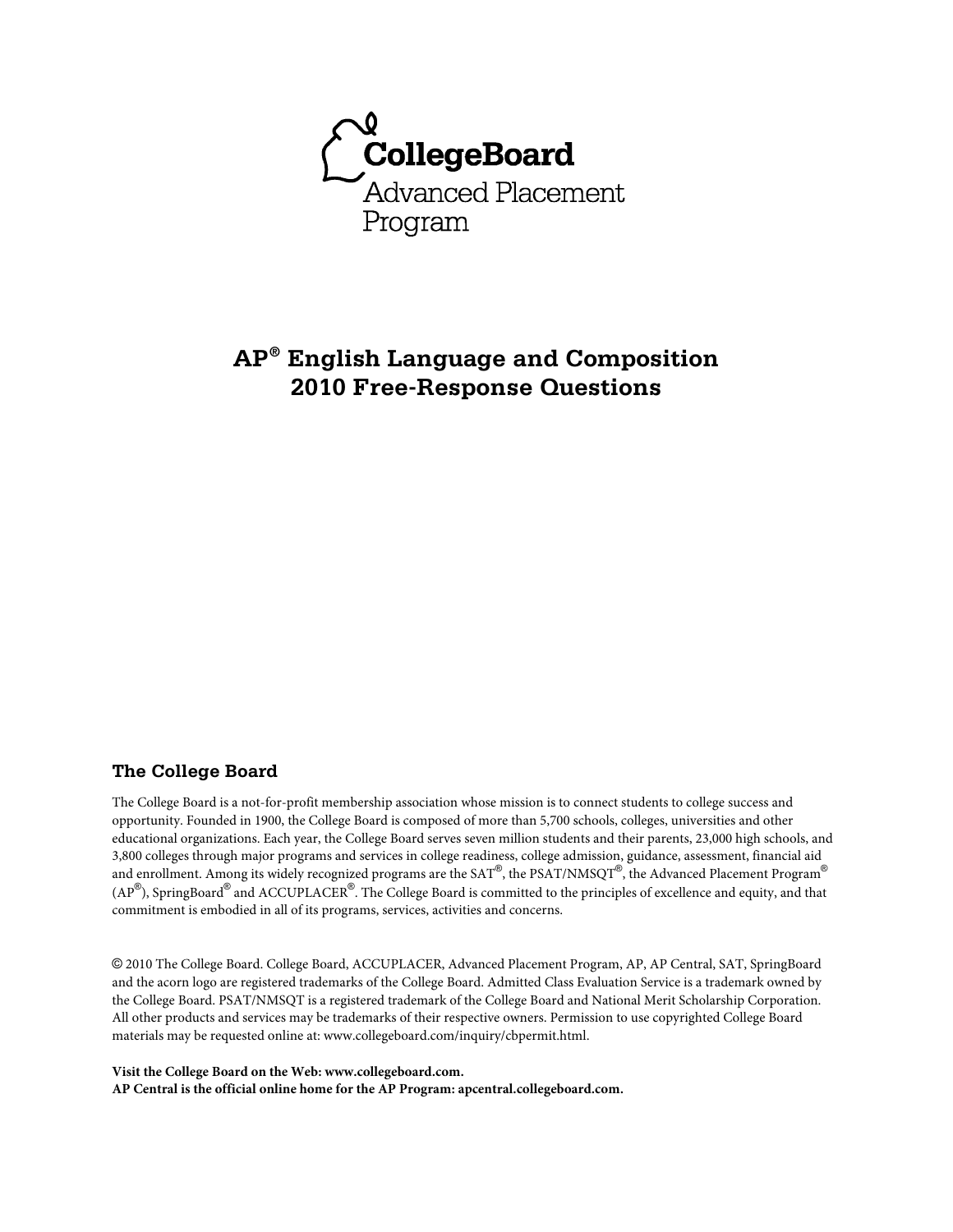# **ENGLISH LANGUAGE AND COMPOSITION SECTION II Total time—2 hours**

### **Question 1**

(Suggested time—40 minutes. This question counts for one-third of the total essay section score.)

**Directions:** The following prompt is based on the accompanying six sources.

This question requires you to synthesize a variety of sources into a coherent, well-written essay. When you synthesize sources, you refer to them to develop your position and cite them accurately. *Your argument should be central; the sources should support your argument. Avoid merely summarizing the sources.*

Remember to attribute both direct and indirect references.

#### **Introduction**

Much attention has been given lately to the ubiquitous presence of information technologies. Our daily lives seem to be saturated with television, computers, cell phones, personal digital assistants (PDAs), and MP3 players, to name just a few of the most common technologies.

Many people extol the ability of such technologies to provide easy access to information and facilitate research and learning. At the same time, however, some critics worry that the widespread use of information technologies forces our lives to move too quickly. We encounter images and information from the Internet and other sources faster than we can process or evaluate them, and even though electronic communication has been enhanced, both the quality and quantity of face-to-face interaction is changing.

#### **Assignment**

Read the following sources (including the introductory information) carefully. **Then, in an essay that synthesizes at least three of the sources for support, evaluate the most important factors that a school should consider before using particular technologies in curriculum and instruction.** 

You may refer to the sources by their titles (Source A, Source B, etc.) or by the descriptions in parentheses.

- Source A (Rotstein) Source B (Delaney) Source C (Dyson) Source D (Johnson)
- Source E (Gelernter)
- Source F (cartoon)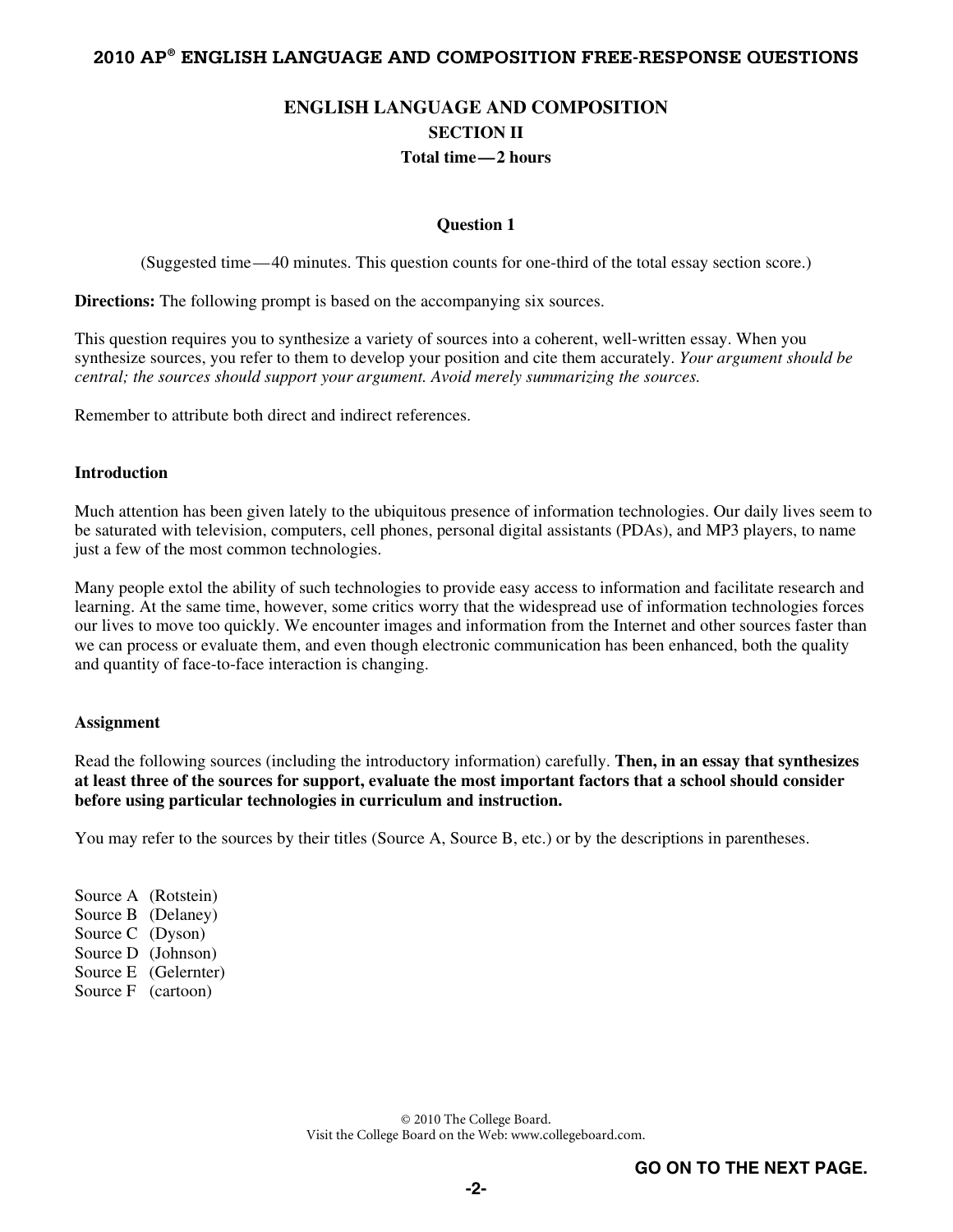### **Source A**

Rotstein, Arthur H. "Books Are Out, iBooks Are In for Students at Arizona High School." *St. Louis Post-Dispatch* 19 Aug. 2005: C2. Print.

*The following is excerpted from an article in a local newspaper.* 

Students at Empire High School here started class this year with no textbooks—but it wasn't because of a funding crisis.

Instead, the school issued iBooks—laptop computers by Apple Computer Inc.—to each of its 340 students, becoming one of the first U.S. public schools to shun printed textbooks.

School officials believe the electronic materials will get students more engaged in learning. Empire High, which opened this year, was designed specifically to have a textbook-free environment.

"We've always been pretty aggressive in use of technology and we have a history of taking risks," said Calvin Baker, superintendent of the Vail Unified School District, with 7,000 students near Tucson.

Schools typically overlay computers onto their instruction "like frosting on the cake," Baker said. "We decided that the real opportunity was to make the laptops the key ingredient of the cake . . . to truly change the way that schools operated."

Used with permission of The Associated Press. Copyright © 2008. All rights reserved.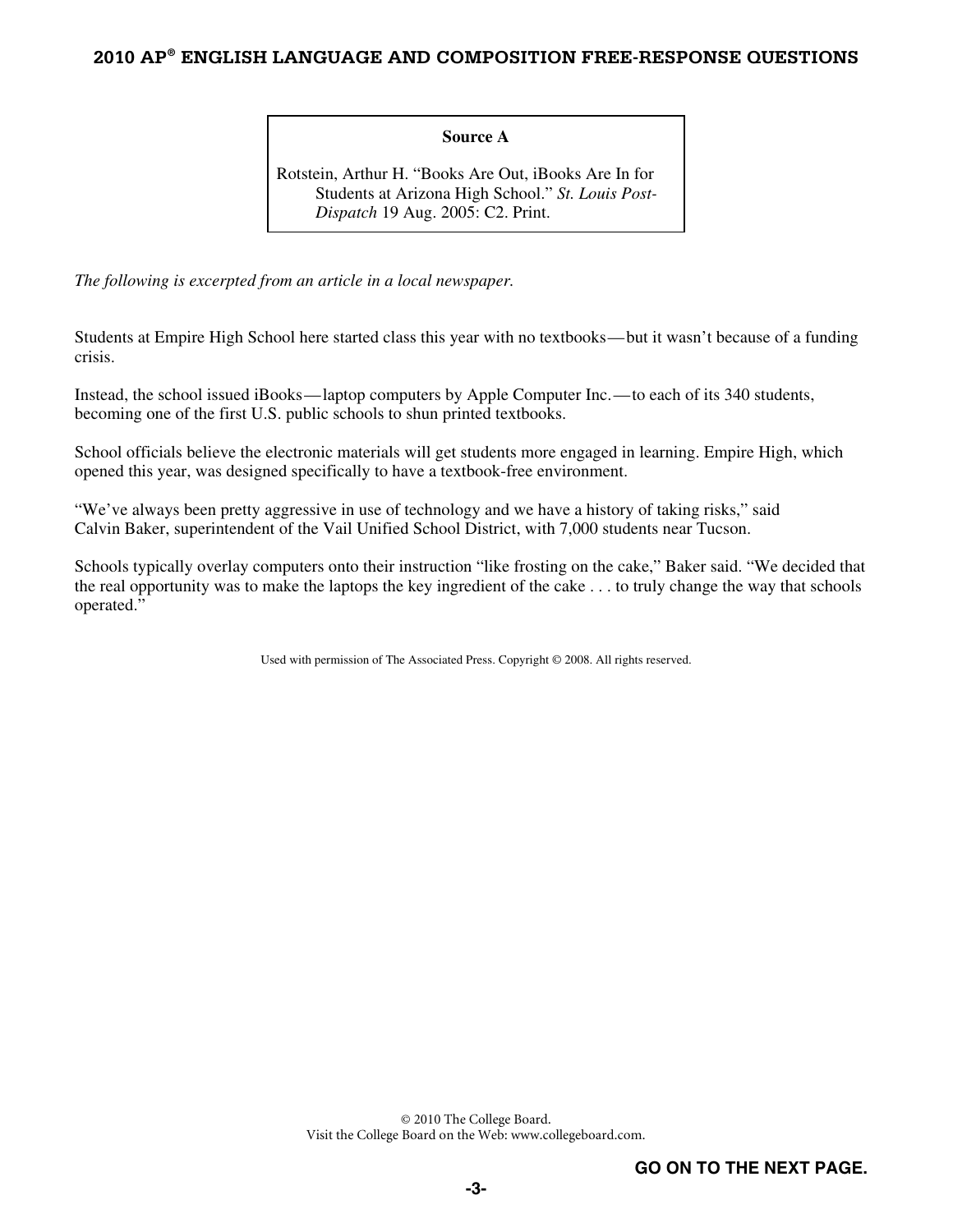#### **Source B**

Delaney, Kevin J. "Teaching Tools." *Wall Street Journal* 17 Jan. 2005: R4. Print.

*The following is excerpted from an article in a national newspaper.* 

Pioneering teachers are getting their classes to post writing assignments online so other students can easily read and critique them. They're letting kids practice foreign languages in electronic forums instead of pen-and-paper journals. They're passing out PDAs to use in scientific experiments and infrared gadgets that let students answer questions in class with the touch of a button. And in the process, the educators are beginning to interact with students, parents and each other in ways they never have before.

The issue is, "how do we communicate with students today who have grown up with technology from the beginning?" says Tim Wilson, a technology-integration specialist at Hopkins High School in Minnetonka, Minn.

> Reprinted with permission of Kevin J. Delaney/Wall Street Journal. Copyright © 2005 Dow Jones & Company, Inc. All Rights Reserved Worldwide.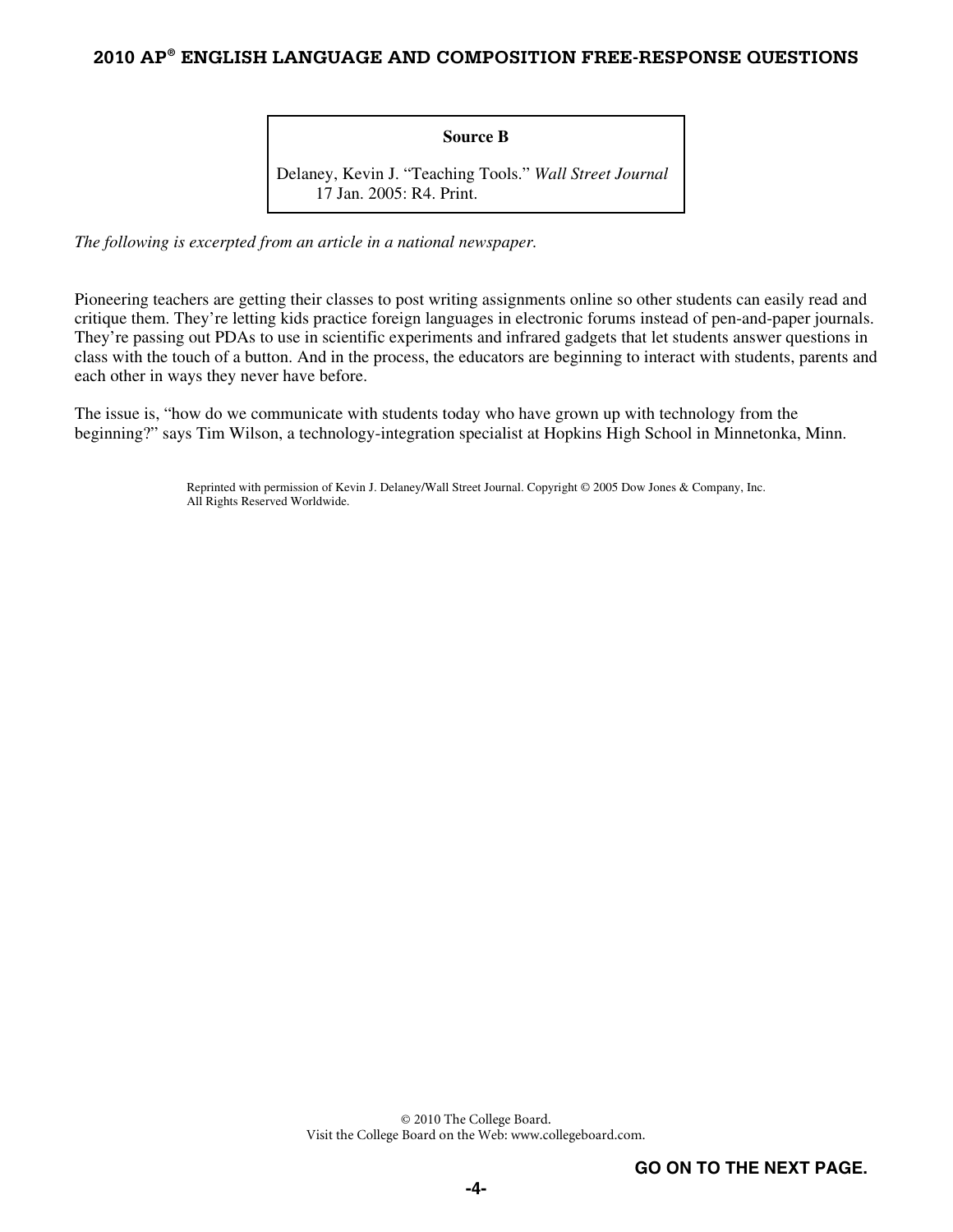#### **Source C**

Dyson, Esther. Untitled essay. *What We Believe But We Cannot Prove: Today's Leading Thinkers on Science in the Age of Certainty*. Ed. John Brockman. New York: Harper, 2006. 192-194. Print.

*The following is excerpted from a book about science and technology.* 

We're living longer and thinking shorter.

It's all about time.

Modern life has fundamentally and paradoxically changed our sense of time. Even as we live longer, we seem to think shorter. Is it because we cram more into each hour, or because the next person over seems to cram more into each hour? For a variety of reasons, everything is happening much faster, and more things are happening. Change is a constant.

It used to be that machines automated work, giving us more time to do other things, but now machines automate the production of attention-consuming information, which *takes* our time. For example, if one person sends the same e-mail message to ten people, then ten people (in theory) should give it their attention. And that's a low-end example.

The physical friction of everyday life—the time it took Isaac Newton to travel by coach from London to Cambridge, the dead spots of walking to work (no iPod), the darkness that kept us from reading—has disappeared, making every minute not used productively into an opportunity lost.

And finally, we can measure more, over smaller chunks of time. From airline miles to calories (and carbs and fat grams), from friends on Friendster to steps on a pedometer, from real-time stock prices to millions of burgers consumed, we count things by the minute and the second. Unfortunately, this carries over into how we think and plan: Businesses focus on short-term results; politicians focus on elections; school systems focus on test results; most of us focus on the weather rather than on the climate. Everyone knows about the big problems, but their behavior focuses on the here and now. . . .

How can we reverse this?

It's a social problem, but I think it may also herald a mental one—which I imagine as a sort of mental diabetes. Most of us grew up reading books (at least occasionally) and playing with noninteractive toys that required us to make up our own stories, dialogue, and behavior for them. But today's children are living in an information-rich, time-compressed environment that often seems to stifle a child's imagination rather than stimulate it. Being fed so much processed information—video, audio, images, flashing screens, talking toys, simulated action games—is like being fed too much processed, sugar-rich food. It may seriously mess up children's informational metabolism—their ability to process information for themselves. Will they be able to discern cause and effect, put together a coherent story line, think scientifically, read a book with a single argument rather than a set of essays?

I don't know the answers, but these questions are worth thinking about, for the long term.

First published by Edge (www.edge.org).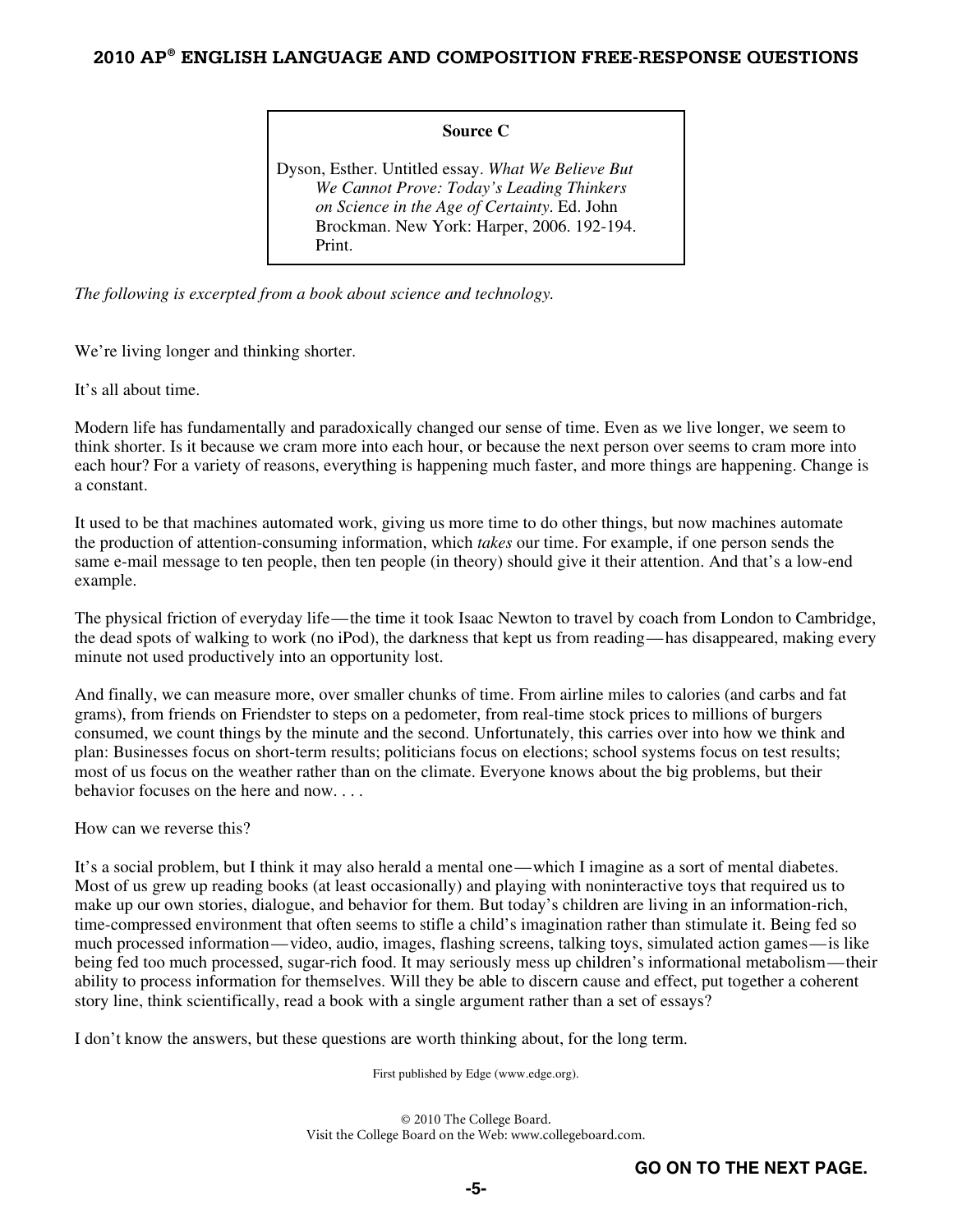### **Source D**

Johnson, Steven. *Interface Culture: How New Technology Transforms the Way We Create and Communicate*. New York: Basic, 1999. Print.

*The following is an excerpt in which the author reflects on his early experience using a computer.* 

Fast-forward a decade or two, and I can't imagine writing *without* a computer. Even jotting down a note with pen and paper feels strained. . . . I have to *think* about writing, think about it consciously as my hand scratches out the words on the page, think about the act itself. There is none of the easy flow of the word processor, just a kind of drudgery, running against the thick grain of habit. Pen and paper feel profoundly different to me now—they have the air of an inferior technology about them, the sort of contraption well suited for jotting down a phone number, but not much beyond that. Writing an entire book by hand strikes me as being a little like filming *Citizen Kane* with a camcorder. You can make a go at it, of course, but on some fundamental level you've misjudged the appropriate scale of the technology you're using. It sounds appalling, I know, but there it is. I'm a typer, not a writer. Even my handwriting is disintegrating, becoming less and less *my* handwriting, and more the erratic, anonymous scrawl of someone learning to write for the first time.

I accept this condition gladly, and at the same time I can recall the predigital years of my childhood, writing stories by hand into loose-leaf notebooks, practicing my cursive strokes and then surveying the loops and descenders, seeing something there that looked like me, my sense of selfhood scrawled onto the page. On a certain level these two mental states are totally incompatible—bits versus atoms—but the truth is I have no trouble reconciling them. My "written" self has always fed back powerfully into my normal, walking-around-doing-more-or-less-nothing self. When I was young that circuit was completed by tools of ink and paper; today it belongs to the zeros and ones. The basic shape of the circuit is unchanged.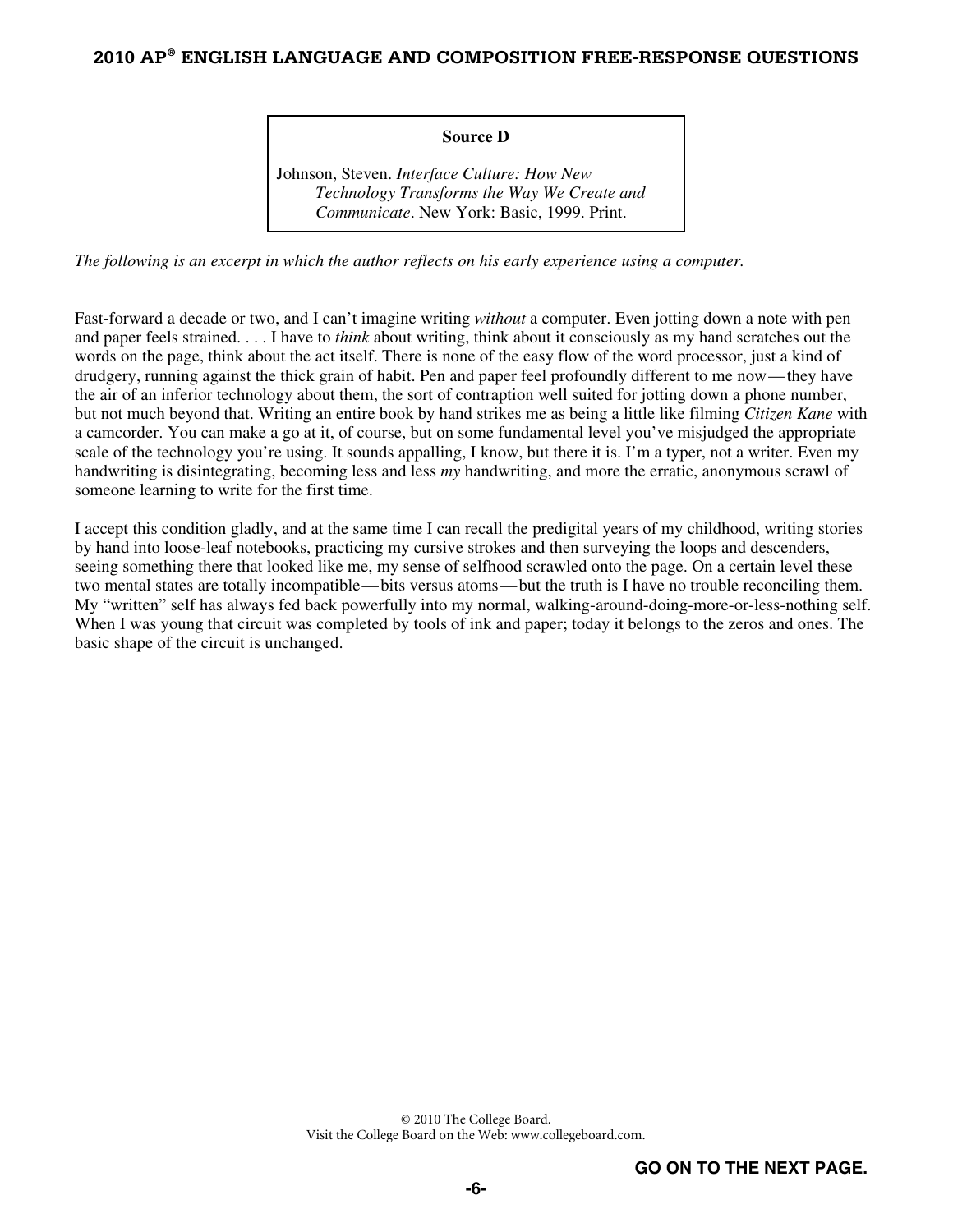### **Source E**

Gelernter, David. "Should Schools Be Wired To The Internet?" *Time*. Time Inc., 25 May 1998. Web. 18 Aug. 2006.

*The following is excerpted from an article by a computer scientist.* 

I've never met one parent or teacher or student or principal or even computer salesman who claimed that insufficient data is the root of the problem. With an Internet connection, you can gather the latest stuff from all over, but too many American high school students have never read one Mark Twain novel or Shakespeare play or Wordsworth poem, or a serious history of the U.S.; they are bad at science, useless at mathematics, hopeless at writing—but if they could only connect to the latest websites in Passaic [New Jersey] and Peru, we'd see improvement? The Internet, said President Clinton in February, "could make it possible for every child with access to a computer to stretch a hand across a keyboard to reach every book ever written, every painting ever painted, every symphony ever composed." Pardon me, Mr. President, but this is demented. Most American children don't know what a symphony is. If we suddenly figured out how to teach each child one movement of one symphony, that would be a miracle.

And our skill-free children are overwhelmed by information even without the Internet. The glossy magazines and hundred-odd cable channels, the videotapes and computer CDs in most libraries and many homes—they need more information? It's as if the Administration were announcing that every child must have the fanciest scuba gear on the market—but these kids don't know how to swim, and fitting them out with scuba gear isn't just useless, it's irresponsible; they'll drown.

And it gets worse. Our children's attention spans are too short already, but the Web is a propaganda machine for short attention spans. The instant you get bored, click the mouse, and you're someplace else. Our children already prefer pictures to words, glitz to substance, fancy packaging to serious content. But the Web propagandizes relentlessly for glitz and pictures, for video and stylish packaging. And while it's full of first-rate information, it's also full of lies, garbage and pornography so revolting you can't even describe it. There is no quality control on the Internet.

Permission granted by David Gelernter.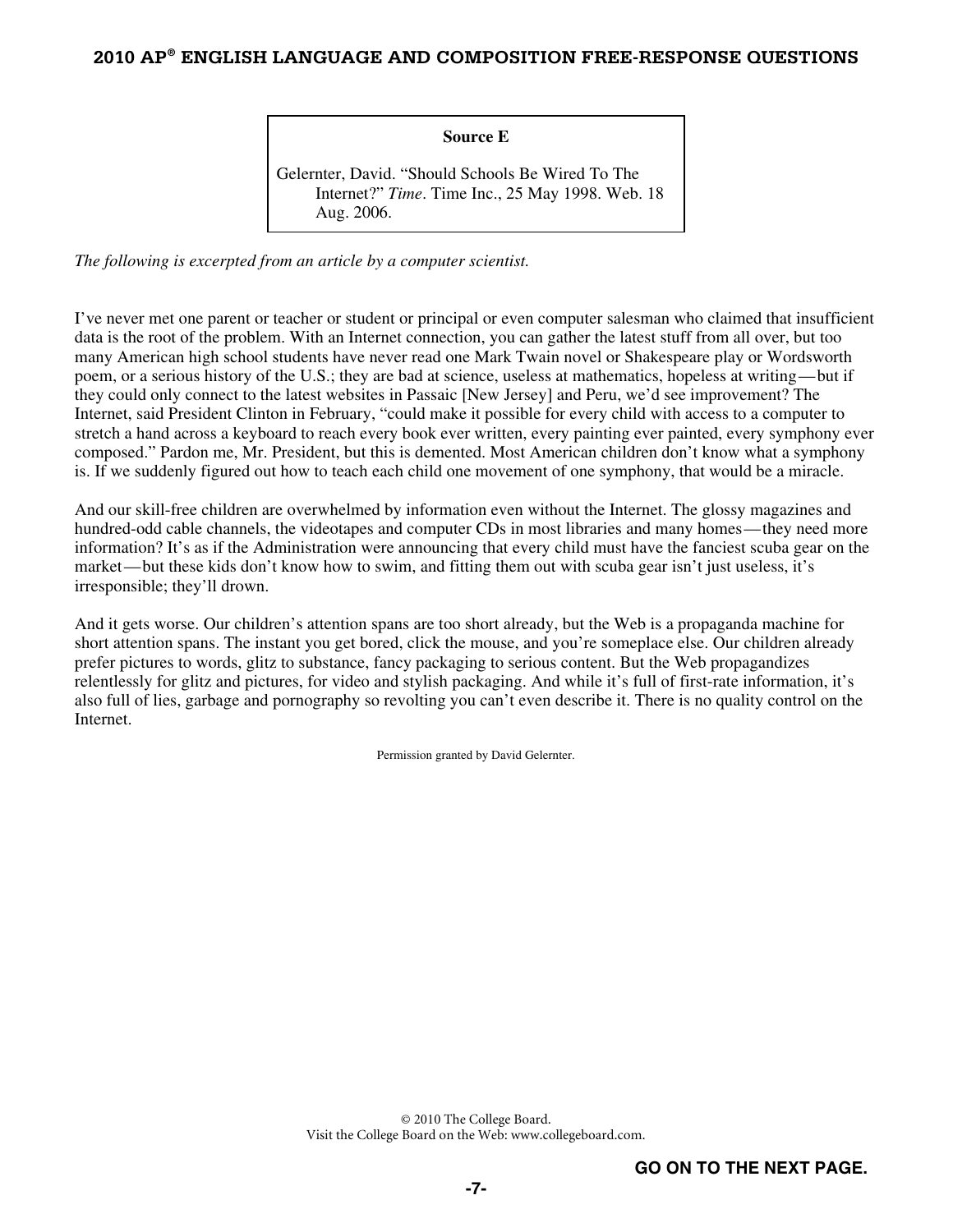#### **Source F**

Boligan, Angel. Cartoon. *El Universal* [Mexico City]. Cagle Cartoons, 9 Jan. 2008. Web. 17 Aug. 2009.

*The following is a cartoon commentary.* 



© Copyright 2008 Angel Boligan. All Rights Reserved.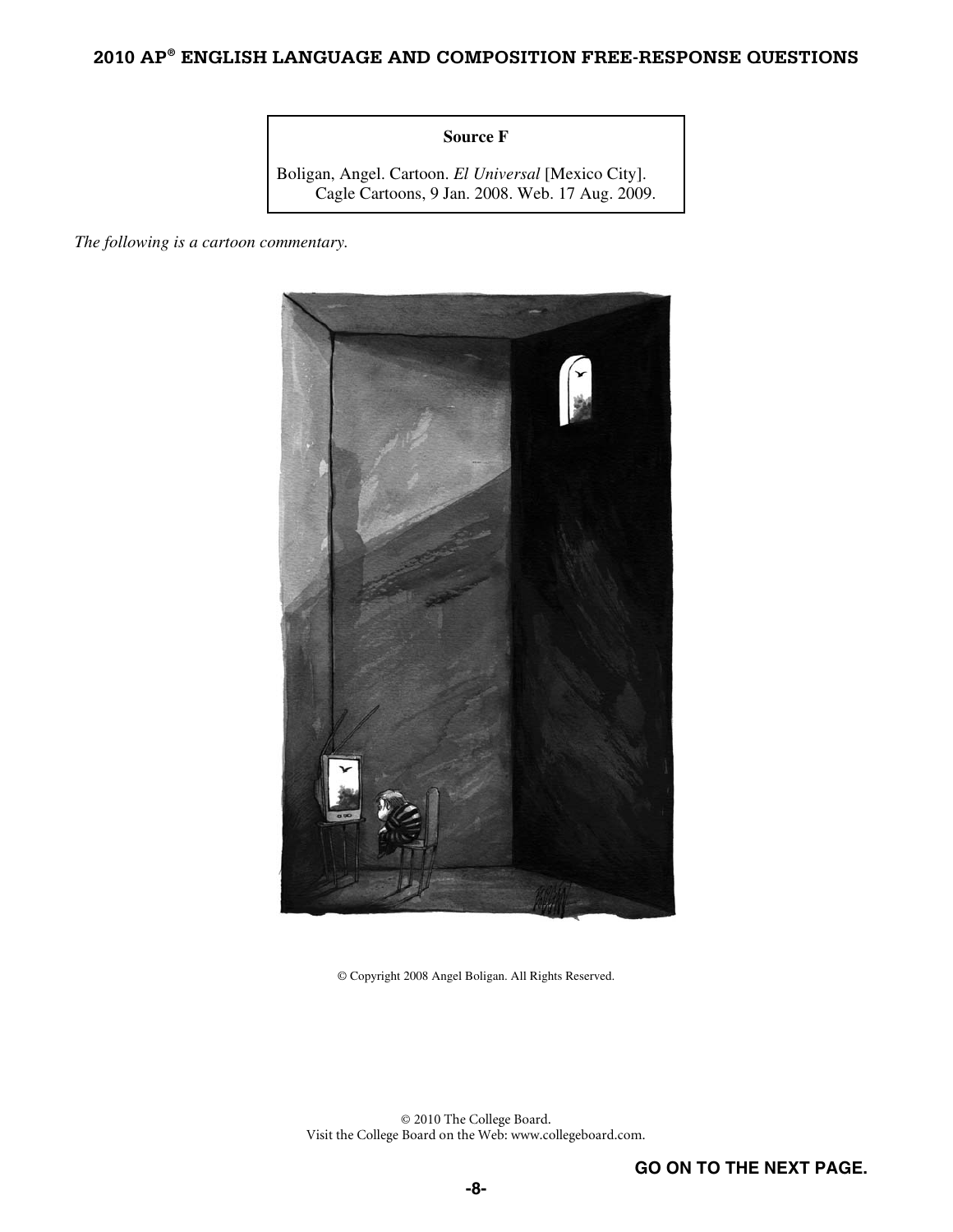#### **Question 2**

(Suggested time—40 minutes. This question counts for one-third of the total essay section score.)

Benjamin Banneker, the son of former slaves, was a farmer, astronomer, mathematician, surveyor, and author. In 1791 he wrote to Thomas Jefferson, framer of the Declaration of Independence and secretary of state to President George Washington. Read the following excerpt from the letter and write an essay that analyzes how Banneker uses rhetorical strategies to argue against slavery.

 $Sir, suffer<sup>1</sup>$  me to recall to your mind that time in which the arms and tyranny of the British Crown were exerted with every powerful effort in order to reduce

you to a State of Servitude, look back I entreat you on *Line*

- *5* the variety of dangers to which you were exposed; reflect on that time in which every human aid appeared unavailable, and in which even hope and fortitude wore the aspect of inability to the conflict and you cannot but be led to a serious and grateful
- *10* sense of your miraculous and providential preservation; you cannot but acknowledge that the present freedom and tranquility which you enjoy you have mercifully received and that it is the pecular blessing of Heaven.
- *15* This sir, was a time in which you clearly saw into the injustice of a state of slavery and in which you had just apprehensions of the horrors of its condition, it was now, sir, that your abhorrence thereof was so excited, that you publickly held forth this true and
- *20* valuable doctrine, which is worthy to be recorded and remembered in all succeeding ages. "We hold these truths to be self-evident, that all men are created equal, and that they are endowed by their creator with certain unalienable rights, that among these are life,

*25* liberty and the pursuit of happiness."

Here, sir, was a time in which your tender feelings for yourselves had engaged you thus to declare, you were then impressed with proper ideas of the great

valuation of liberty and the free possession of those

- *30* blessings to which you were entitled by nature; but, sir, how pitiable is it to reflect that although you were so fully convinced of the benevolence of the Father of mankind and of his equal and impartial distribution of those rights and privileges which he had conferred
- *35* upon them, that you should at the same time counteract his mercies in detaining by fraud and violence so numerous a part of my brethren under groaning captivity and cruel oppression, that you should at the same time be found guilty of that most
- *40* criminal act which you professedly detested in others with respect to yourselves.

Sir, I suppose that your knowledge of the situation of my brethren is too extensive to need a recital here; neither shall I presume to prescribe methods by

- *45* which they may be relieved, otherwise than by recommending to you and all others to wean yourselves from those narrow prejudices which you have imbibed with respect to them and as  $Job^2$ proposed to his friends, "put your souls in their souls
- *50* stead," thus shall your hearts be enlarged with kindness and benevolence towards them, and thus shall you need neither the direction of myself or others, in what manner to proceed herein.

 $2$  In the Bible, Job is a righteous man who endures much suffering.

 $1$  allow